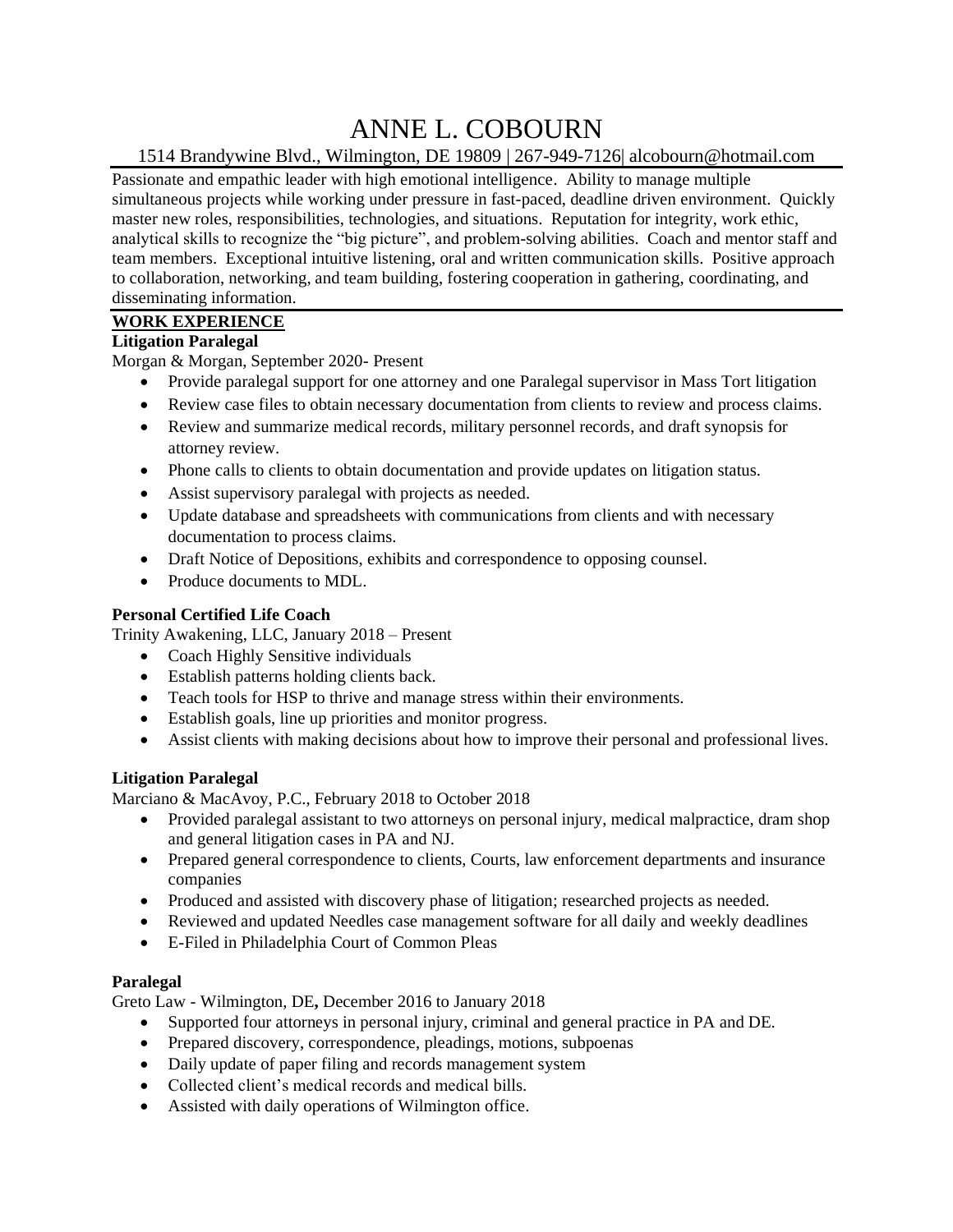• E-Filed with the JP Courts, Court of Commons Pleas, Superior, Supreme and District Court

## **Legal Assistant**

Stutman Law - Fort Washington, PA**,** February 2016 to December 2016

- Provided legal assistant to three attorneys for subrogation law firm.
- Drafted and responded to discovery, produced e-discovery.
- Prepared general correspondence from dictation, pleadings, motions
- Maintained attorney travel calendars and deadlines.
- Daily update of filing and records management systems (ProLaw)
- E-Filed in numerous State and Municipal Courts in Montgomery, Bucks, Chester counties

## **Litigation Paralegal**

Pogust Braslow & Millrood - Conshohocken, PA**,** February 2015 to January 2016

- Assisted six attorneys with coordination of national mass tort litigation.
- Reviewed client questionnaires and order medical and pharmacy records to investigate merits of claim; Drafted and responded to discovery, prepared correspondence, drafted pleadings, researching various legal issues.
- Prepared trial briefs, binders, exhibits, appendices, indexes for trial; Corresponded via email and telephone with opposing counsel, senior attorneys, and clients and courts.
- Eased clients concern about litigation.
- E-Filed in numerous District Courts State and Municipal Courts (Pennsylvania, New Jersey, New York, Delaware, California, Oregon, Kansas, Louisiana, Florida, Virginia)

#### **Accounting Assistant**

Timoney Knox, LLP - Fort Washington, PA**,** July 2012 to February 2015

- Compiled, managed, and executed attorney billing.
- Maintained contact with attorneys, staff, vendors, and clients and observes confidentiality of clients and firm matters.
- Processed electronic billing and researched and responded to inquiries regarding billing issues and problems.
- Provided support to A/R and A/P, processed all cash and credit card receipts; and addressed any A/P issues
- Performed Lexis-Nexis search for any liens and/or judgments and provided collection serves to all attorneys for past due balances.

## **Paralegal/Office Manager**

Royer Cooper Cohen & Braunfeld, LLC - Conshohocken, PA, November 2010 to July 2012

- Provided paralegal and administrative services to ten attorneys with corporate, employment and copyright law.
- Served as Office Administrator assisting three co-managing partners with daily office functions; Acted as Liaison between office and building management.
- Assisted the project manager with a conversion project & implementation of new Accounting system from QuickBooks to Juris.
- Educated staff and attorneys on using Juris Suite to enter time and process invoices for payment.
- Maintained and ordered all office supplies, assisted with human resources matters, deposited all cash receipts into the bank daily.
- Managed the moving of the office from King of Prussia to Conshohocken; packed the office, obtained quotes from three moving companies, and worked with movers all day on day of move.